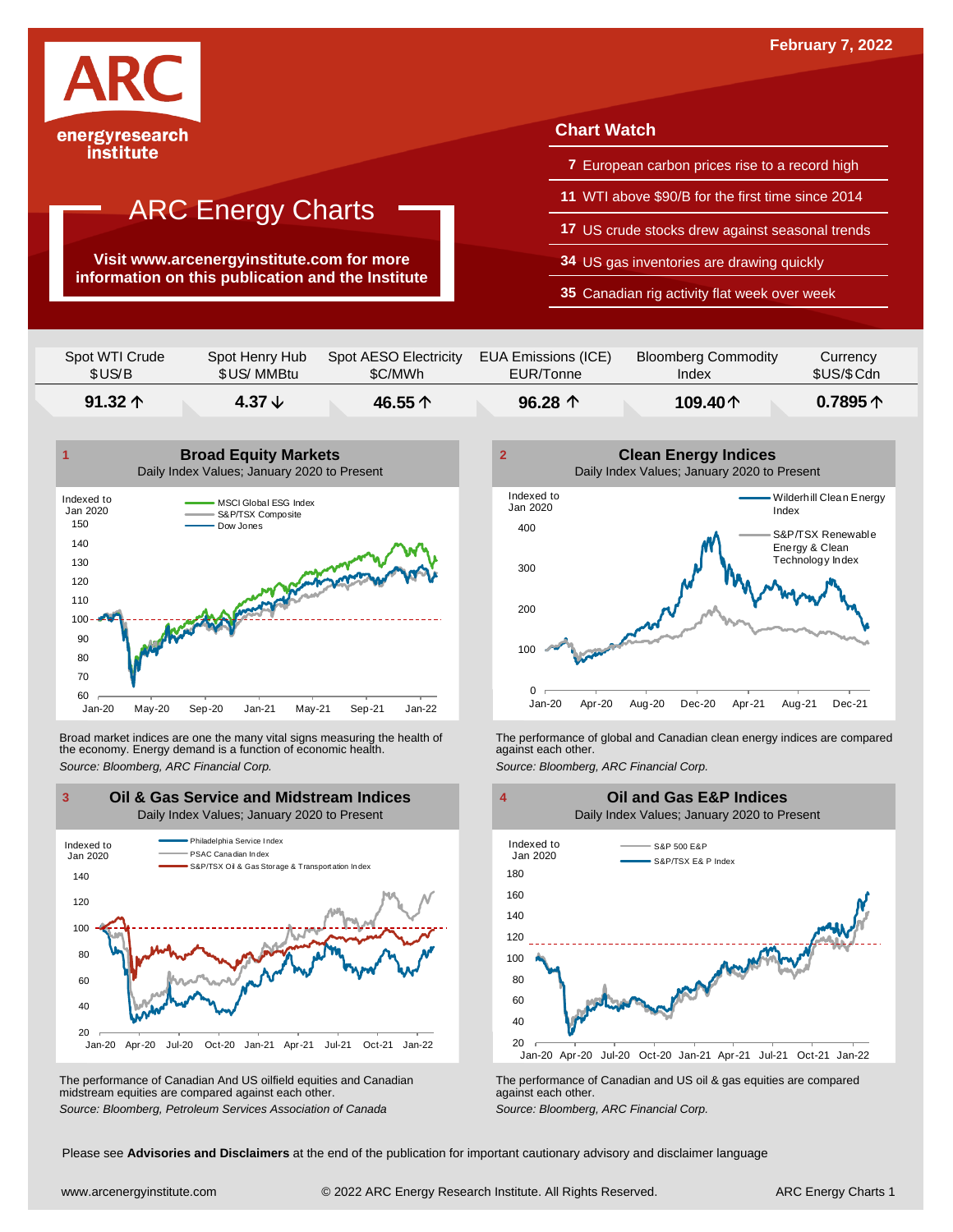

 $40$ 

## **Energy Transition**



BCOM is <sup>a</sup> widely tracked benchmark for the commodities market. It is composed of <sup>23</sup> exchange-traded contracts on physical commodities. *Source: Bloomberg*

Jan-20 Apr-20 Jul-20 Oct-20 Jan-21 Apr-21 Jul-21 Oct-21 Jan-22



EU Allowances (EUA) are carbon credits equivalent to one tonne of CO2 used in the European Union Emissions Trading Scheme (EU ETS). *Source: Bloomberg*



ERCOT is the grid operator for 90% of the electricity sold in Texas. The price shown is for the North Hub and is the wholesale price. *Source: Bloomberg*



This series is <sup>a</sup> measure of expected inflation (on average) over the five-year period that begins five years from today.

*Source: Federal Reserve Bank of St. Louis, (FRED) Economic Data*



The carbon dioxide data on Mauna Loa constitutes the longest record of direct measurements of CO2 in the atmosphere. *Source: NOAA*



The Alberta Electric System Operator (AESO) manages and operates the provincial power grid. *Source: Bloomberg*

## **Alberta Electricity: AESO Average Pool Price** Daily and 30-Day Average; January 2020 to Present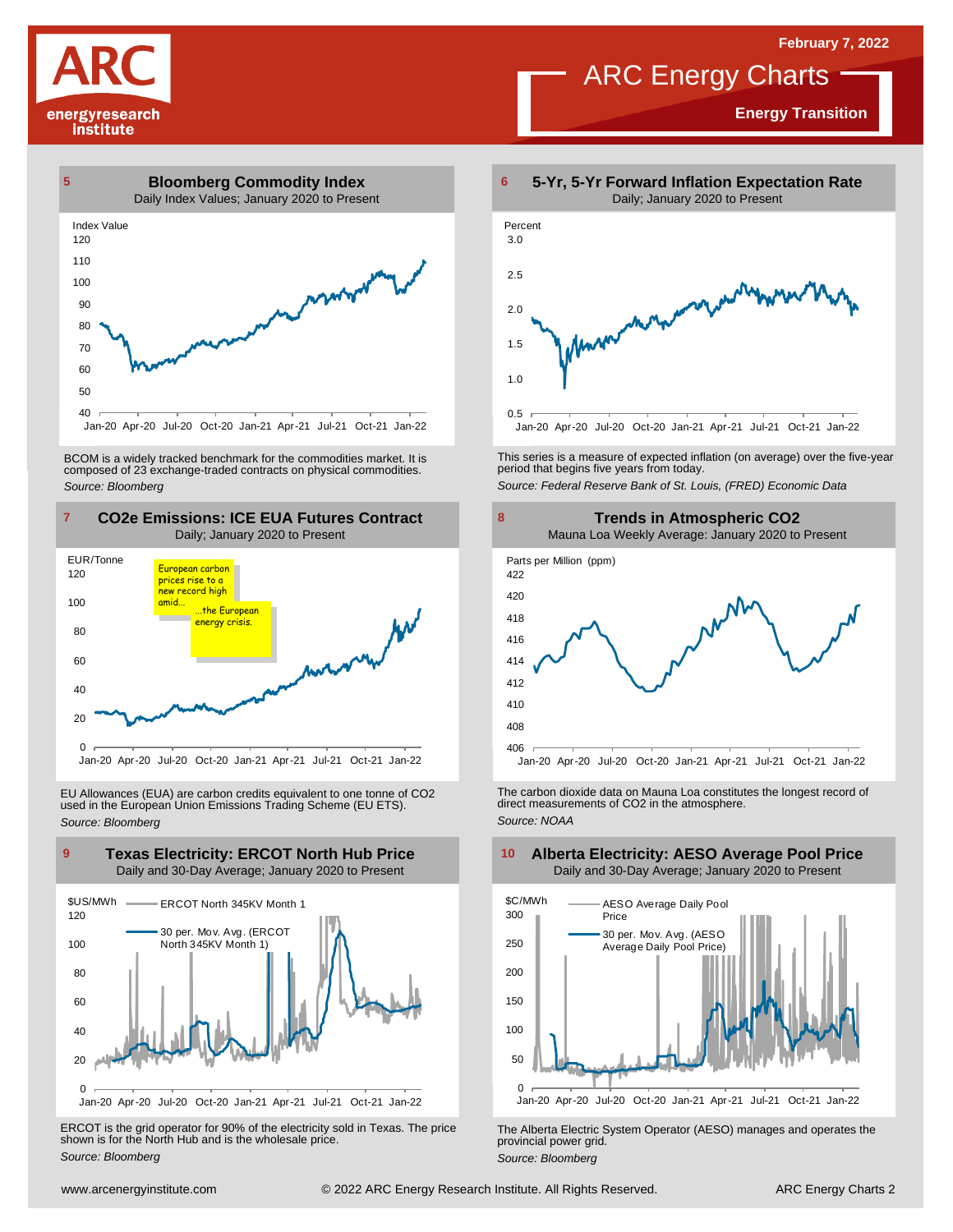

**Crude Oil**

## **WTI Crude Oil Price and Differential to Brent 11**



North American crude oil prices can sometimes disconnect from global prices depending on regional supply and demand dynamics. *Source: Bloomberg*

## **CDN Heavy Oil Price Differential to WTI 13 14**

Western Canadian Select (WCS) Differential; Rolling 12-Month History



The differential should reflect quality differences and transportation costs. Greater discounts can result from infrastructure or refinery outages. *Source: Bloomberg*



Natural gas liquids have become critical contributors to producer's cash flow. Most of Canada's oil production comes from Alberta; split between oil sands<br>Prices are influenced by the price of oil as well as local supply a



Forward prices for WTI are plotted for the next 36 contracts, and compared against the same contracts one month prior. *Source: Bloomberg*

# **CDN Light Crude Oil Price Differential to WTI**



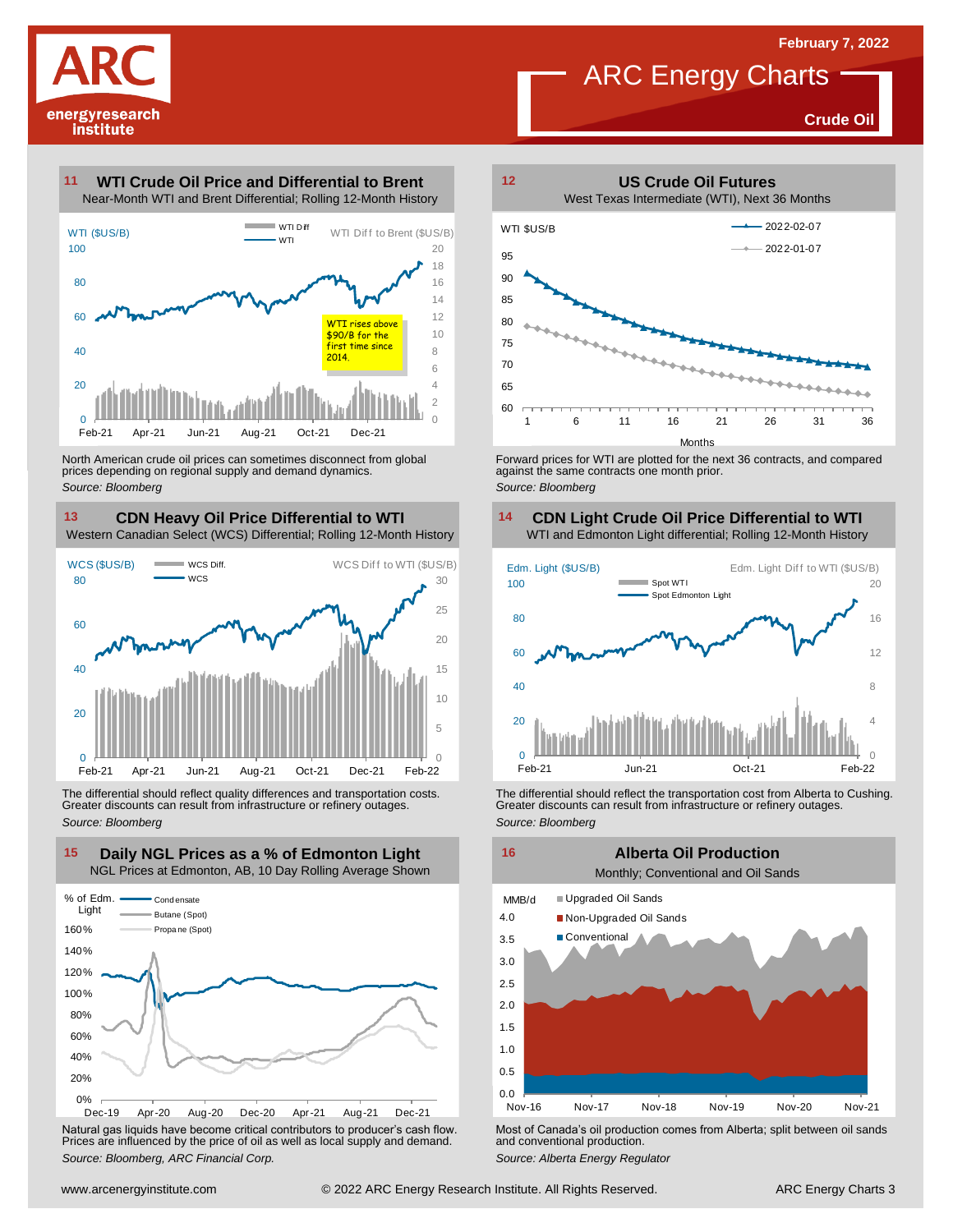**Crude Oil**

# energyresearch institute



US crude oil stock levels can affect crude oil prices. Stock levels for the Gasoline, diesel and jet fuel consumption represent the majority of oil use in<br>current year are represented by the blue line.<br>Source: U.S. Energy



Weekly production is modelled by the EIA. It is less accurate then monthly Crude oil imports from Canada are taking market share from overseas<br>The imports in the more from overseas imports imports.<br>Source: U.S. Energy Info



OECD stock levels can affect crude oil prices. *Source: International Energy Agency*



**ARC Energy Charts** 

Jan-20 Apr-20 Jul-20 Oct-20 Jan-21 Apr-21 Jul-21 Oct-21 Jan-22



Jan-17 Jul-17 Jan-18 Jul-18 Jan-19 Jul-19 Jan-20 Jul-20 Jan-21 Jul-21 Jan-22



OPEC's production levels relative to its sustainable and spare capacity influences global crude prices. Note: scale has been expanded. *Source: Bloomberg, Russia Ministry of Energy*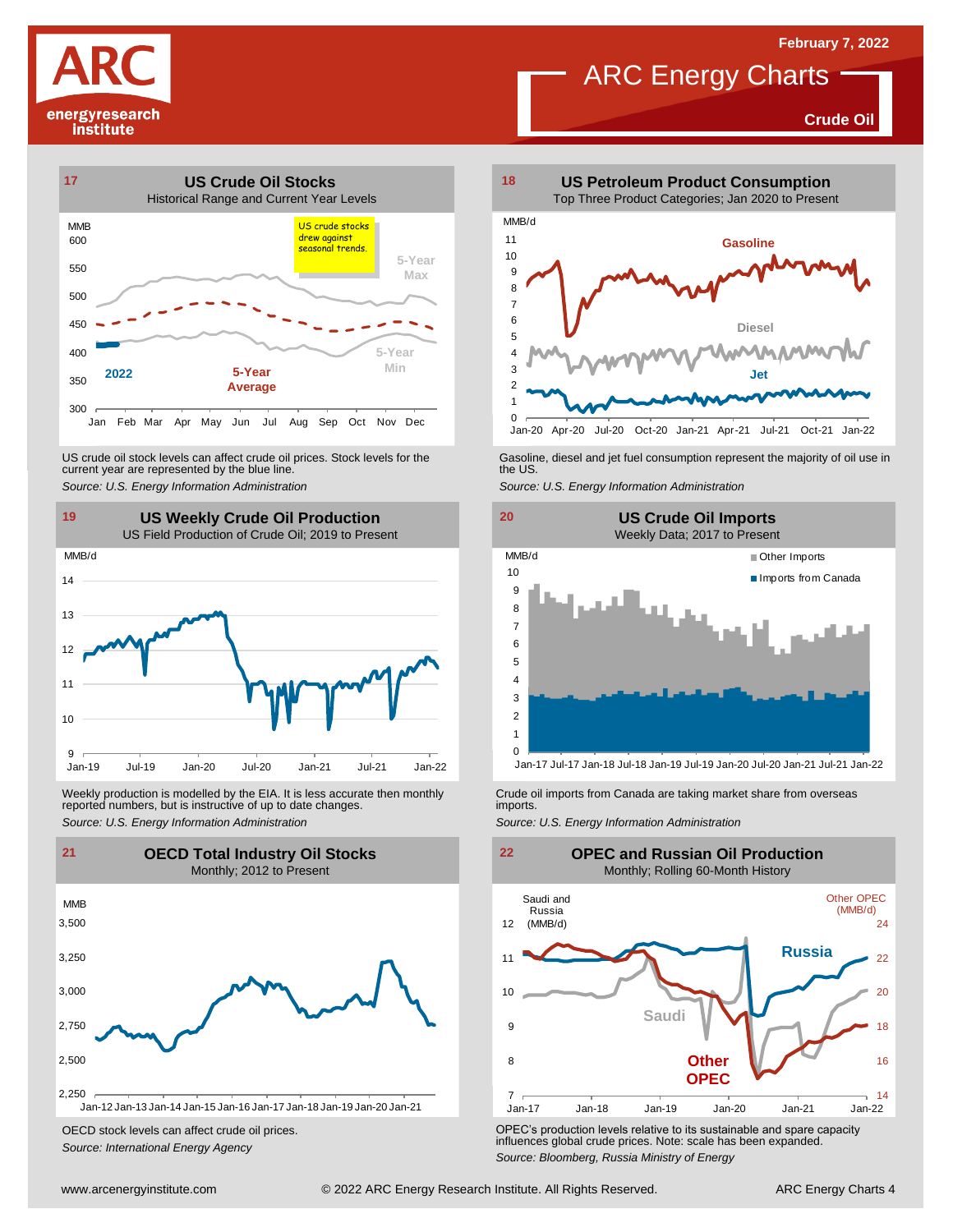## **Natural Gas**

**23 Near-Month North American Natural Gas Prices 24** Daily Prices; Rolling 12-Month History



Near-month prices at AECO track Henry Hub prices, the exchange rate and<br>the cost of transportation. Local factors can also affect price.<br>Source: Bloomberg<br>**CIObal Natural Gas Prices**<br>Japan/Korea, UK NBP, Henry Hub; 10-Day the cost of transportation. Local factors can also affect price. *Source: Bloomberg*

**Global Natural Gas Prices**



International natural gas prices strongly impact the economics of proposed LNG projects.

*Source: Bloomberg*

**25**

energyresearch institute



The ability of gas producers to move gas out of the WCSB to eastern markets Between exports to Mexico and LNG shipments, the US is growing as a<br>and the US is a major factor in local natural gas prices.<br>Source: Bloomberg Va



ARC Energy Charts

Forward contract prices are plotted for the next <sup>36</sup> months, and compared against the curve one month prior. *Source: Bloomberg*





AECO forward prices mimic Henry Hub futures minus a differential.

*Source: Bloomberg*



### **US Natural Gas Exports – Excluding Canada** Daily; Jan 2018 to Present

Jan-18 Jun-18 Nov-18Apr-19Sep-19Feb-20 Jul-20 Dec-20May-21Oct-21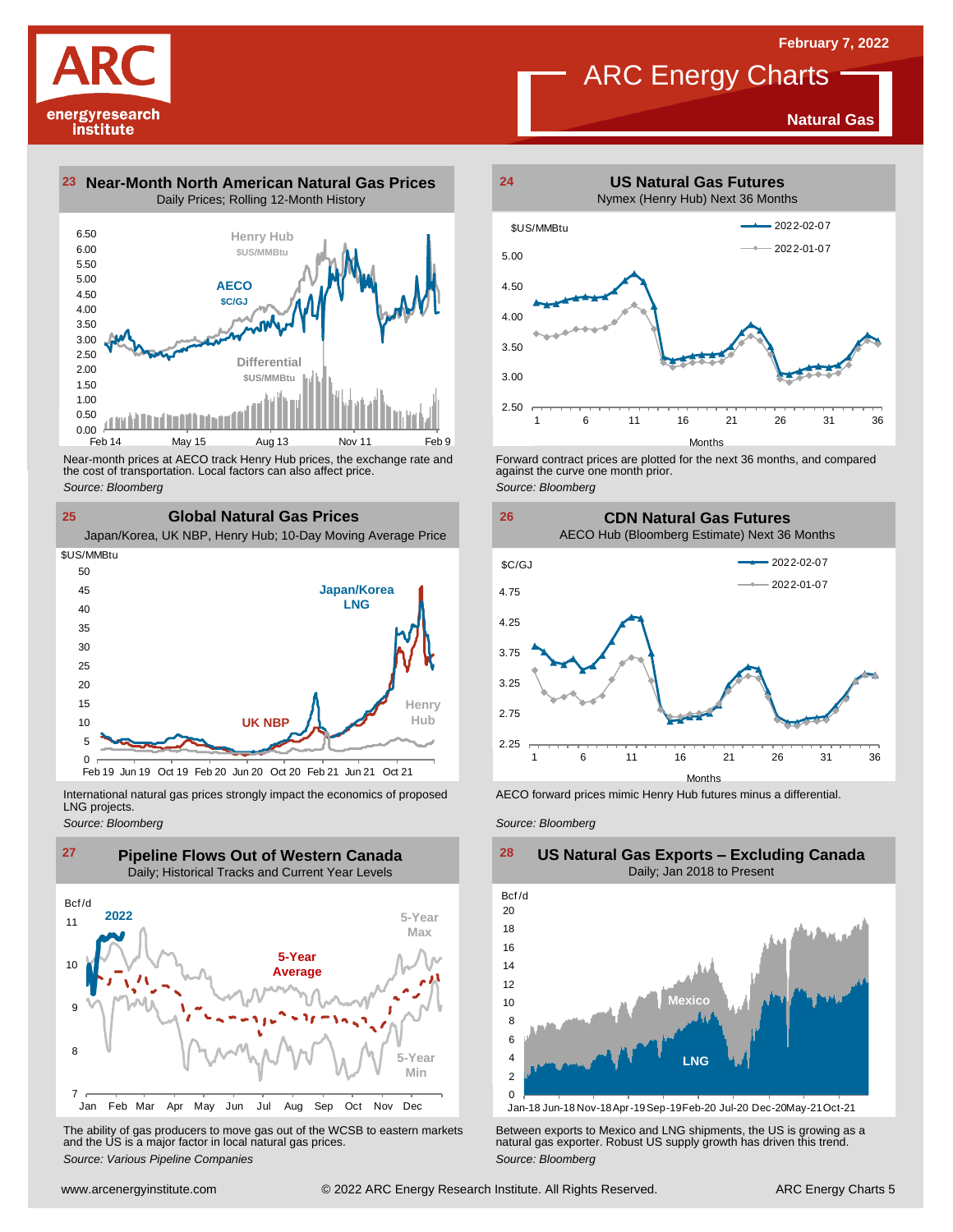**Natural Gas**

# energyresearch institute

## **29 30 Alberta Natural Gas Demand** TransCanada Intra-AB Deliveries; Current Year and Historical Tracks



Alberta natural gas demand has grown steadily in recent years, largely<br>
driven by new oil sands demand and power generation projects.<br>
Source: *Bloomberg*<br>
Source: *Bloomberg*<br>
Daily Western CDN Production<br>
Estimated Using Alberta natural gas demand has grown steadily in recent years, largely **Domestic US demand fluctuates in the summer** and during the winter as driven by new oil sands demand and power generation projects.<br>Ariven by new oil

## **31 32 Daily Western CDN Production** Estimated Using Major Pipeline Receipts  $\frac{31}{\text{Bcf/d}}$



This includes receipts on the TCPL, Alliance, WestCoast and TransGas pipelines.



WE Canada's natural gas storage level provides a good metric if the country is<br>
Canada's natural gas storage level provides a good metric if the country is<br>
Well stocked. Abnormally high or low storage can affect the basi Canada's natural gas storage level provides <sup>a</sup> good metric if the country is well stocked. Abnormally high or low storage can affect the basis. *Source: Bloomberg*



**ARC Energy Charts** 





*Source: Pipelines Pipelines Pipelines Pipelines Pipelines Companies Pipeline Pipelines Pipelines Pipelines Pipelines Companies Pipeline Companies Pipeline Companies Pipeline Companies Pip* 



The EIA reports changes in US natural gas inventories held in underground storage facilities on <sup>a</sup> weekly basis.

*Source: U.S. Energy Information Administration*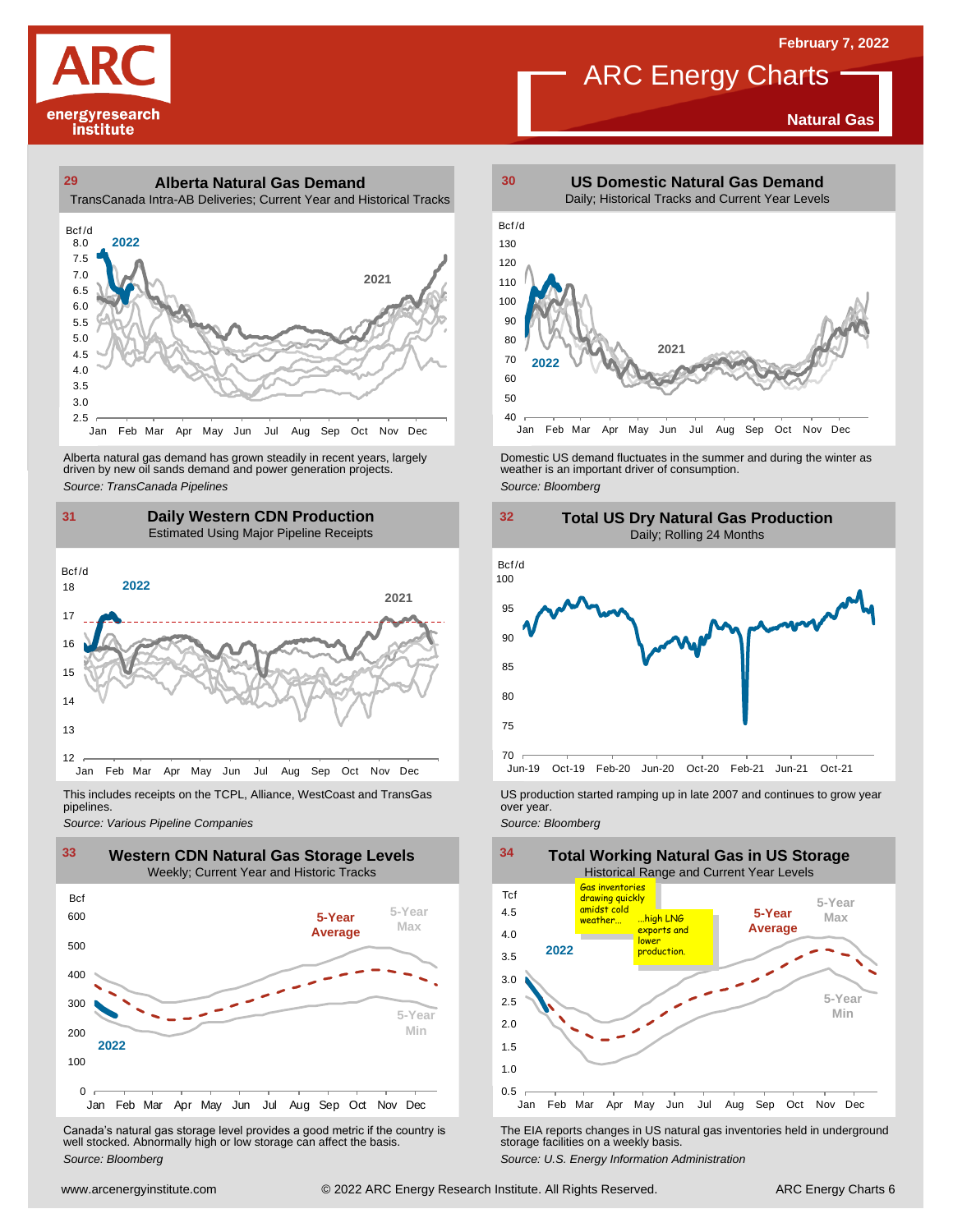**Oilfield Activity**



### **35 36 Canada: Weekly Gas Drilling Activity** Baker Hughes Drilling Rig Count; Current Year and Historical Range



Unlike US drilling activity, Canadian rigs are dispatched seasonally. Capital<br>allocation by operators is driven by views of future oil and gas prices. 0<br>Jan Feb Mar<br>Unlike US drilling activi<br>allocation by operators<br>Source: Baker Hughes



Unlike US drilling activity, Canadian rigs are dispatched seasonally. Capital Tracking US oil drilling by major play provides insight into the composition of<br>allocation by operators is driven by views of future oil and gas



Total rig-releases for exploratory and development wells are highlighted in this chart. Rig releases for the current year are shown in red. *Source: Daily Oil Bulletin/JWN*

**United States: Weekly Gas Drilling Activity** Baker Hughes Gas Rig Counts; 2020 to Present

ARC Energy Charts



Tracking US gas drilling by major play provides insight into the composition of US gas supply and growth trends.

*Source: Baker Hughes*



Tracking US oil drilling by major play provides insight into the composition of US oil supply and growth trends. *Source: Baker Hughes*

**United States: Monthly Wells Drilled**

0 200 400 600 800 1000 1200 1400 1600 Wells Drilled  $2019 = 2020 = 2021 = 2022$ 

Total wells drilled in US Drilling Productivity Report regions are shown. These are the most active onshore US plays. *Source: EIA* Jan Feb Mar Apr May Jun Jul Aug Sep Oct Nov Dec